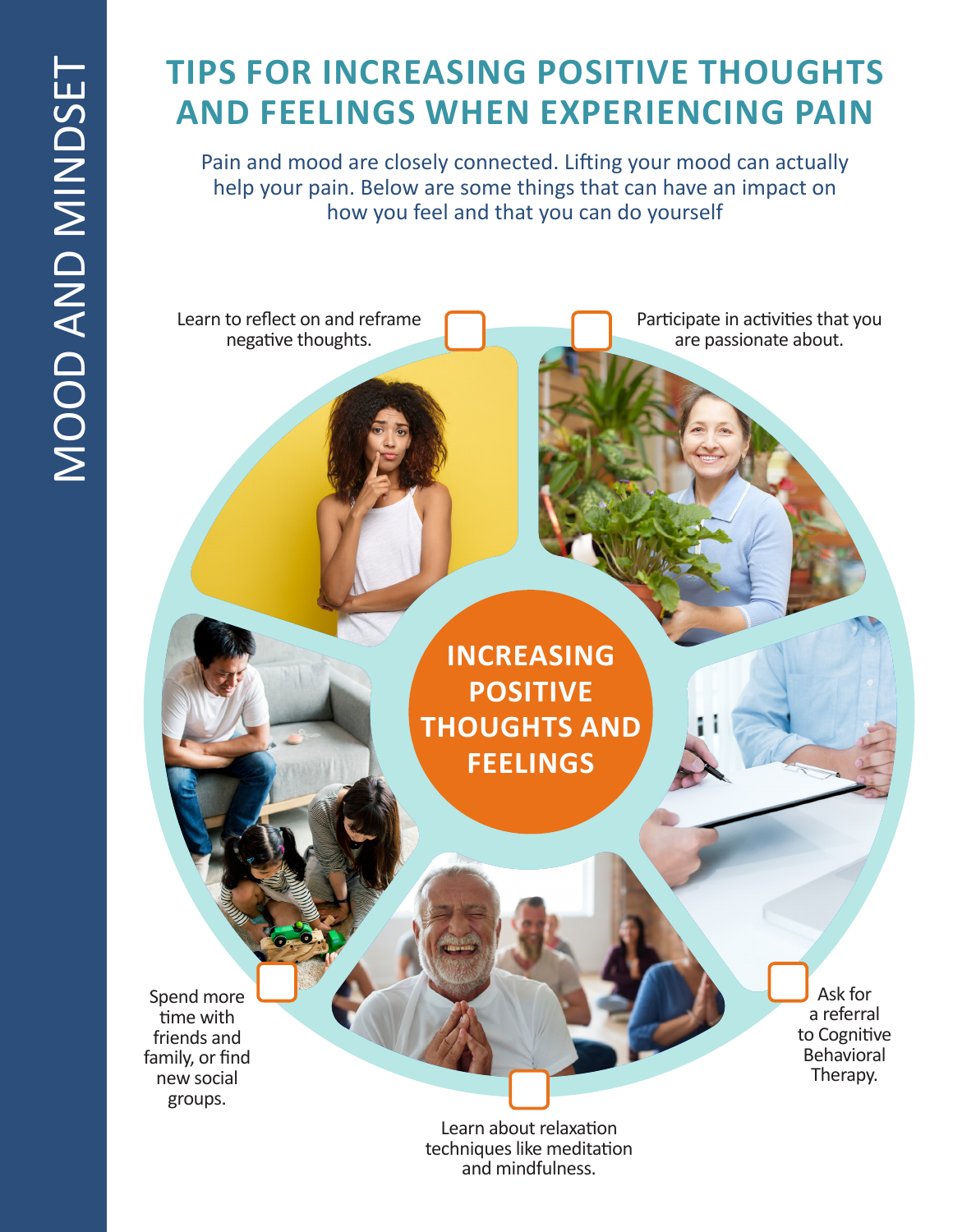# **POSITIVITY AND STATE OF MIND**

Positivity is incredibly important in managing your pain. Positive thinking can help reduce negative feelings, pain, stress, and increase your motivation to make healthy choices. This may seem like a hard thing to do, but it is a skill that you can get better at with practice.

You can improve your emotional state by doing things like spending time with friends and family, doing things that you are passionate about more often, and calming your mind by learning relaxation techniques like meditation. Changing your long-term mood may also require targeting how you think about situations. One way to do this is to challenge your negative automatic thoughts.

## **THOUGHTS**

Automatic thoughts can often be negative and affect your attitude towards the world and your life. Individuals who have pain may struggle with negative thoughts, which can cause more stress and make behavior change more difficult. It is possible to address your automatic negative thoughts by thinking about how you could reframe them to be more positive. Below are some common forms of negative thinking that often plagues individuals with persistent pain. After reviewing and reframing the examples in the list below, try reframing your own negative thoughts with the ABCD stress diary on the next page.

### **CATASTROPHIZING: Imagining the worst possible outcome of any event.**

- **Example:** "I'm probably going to have to get surgery now!"
- Positive Framing: "I am experiencing a flare-up, I will feel better after a day or two of rest."
- **POLARIZED THINKING: Viewing everything as black or white, good or bad; not seeing any gray areas.**
	- **Example:** "If I can't bike like I use to, I am never going to do it at all."
	- Positive Framing: "I'm not as good at riding my bike, but at least I can still ride."

### **FILTERING: Focusing only on the bad and ignoring the positive in situations.**

- **Example:** "Why am I still in pain? Nothing good ever happens to me."
- Positive Framing: "I may have never joined this wonderful book club if it weren't for the pain."

### **"SHOULD" STATEMENTS: Beating yourself up for not doing things the way you think they ought to be done.**

- **Example:** "I should be able to clean the house or mow the lawn like I used to."
- Positive Framing: "I don't need to complete everything today. I will do a little each day until it is done."

### **OVERGENERALIZING: Believing that what happens during one event will happen in all future events.**

- **Example:** "I tried that breathing exercise before, and it failed. Trying again is pointless."
- Positive Framing: "Maybe I missed something with the breathing exercise. I am going to try it again."

### **BLAMING: Blaming yourself, other people, or something else for your pain.**

- **Example:** "It's all my coworker's fault that I got hurt."
- Positive Framing: "Accidents happen to everyone."

### **CONTROL FALLACIES: Believing you have no control over your own situation.**

- **Example:** "If this doctor doesn't fix my pain, there's no hope!"
- Positive Framing: "I'm going to ask my doctor what I can do to reduce my pain."

### **MIND READING: You make assumptions about what other people are thinking about.**

- **Example:** "The way she looks away when she speaks to me… she doesn't care."
- Positive Framing: "She looks distracted. I am sure she has a lot going on in her life."

To learn more about the importance of beliefs in pain management, look for a book titled "The Explain Pain Handbook" by David Butler and Lorimer Moseley.